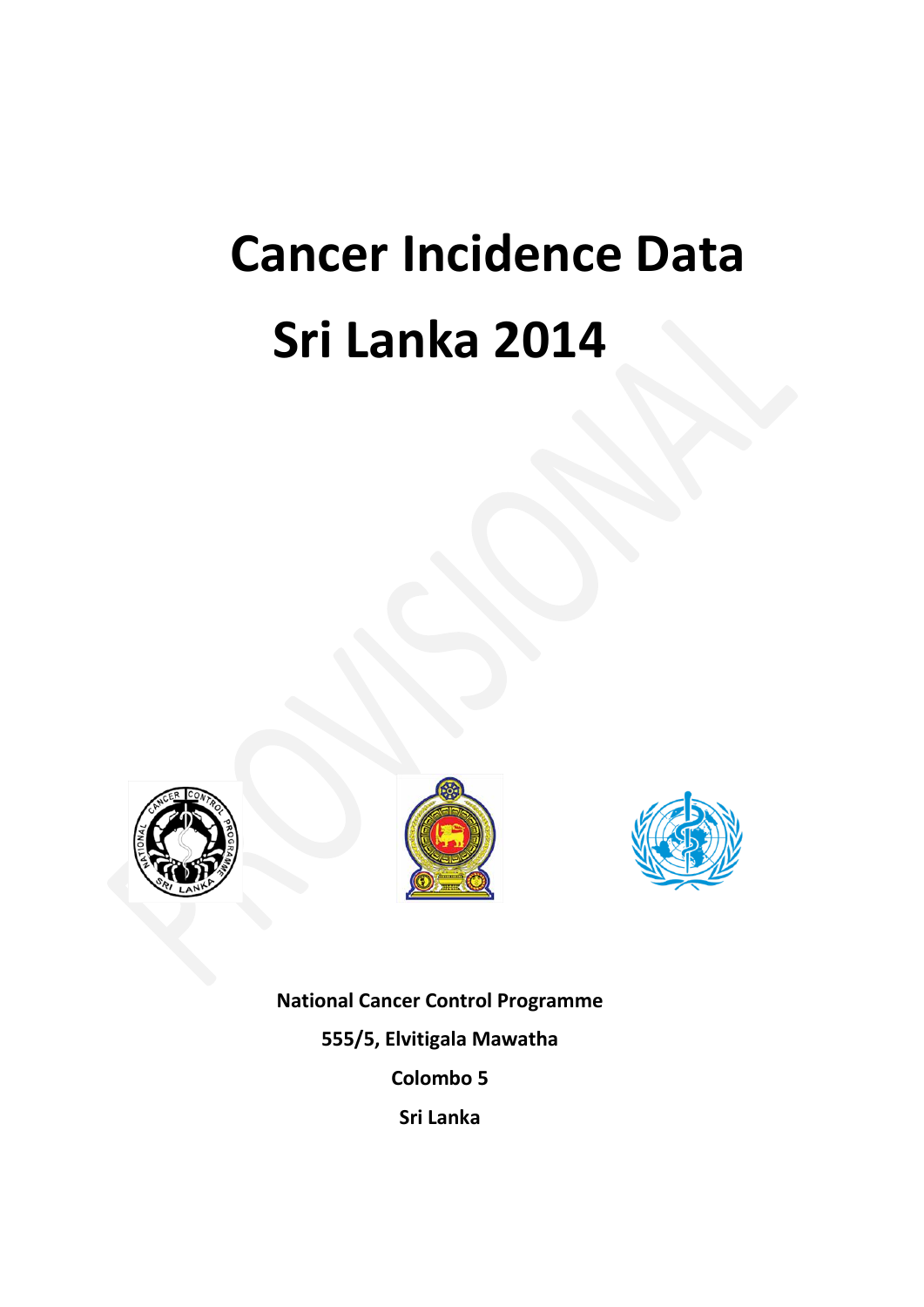#### **Cancer Incidence in Sri Lanka – 2014**

| Sex    | <b>Number</b> | %     | <b>CR</b> | <b>ASR</b> |
|--------|---------------|-------|-----------|------------|
| Male   | 10854         | 47    | 107.9     | 100.8      |
| Female | 12251         | 53    | 114.3     | 97.4       |
| Total  | 23105         | 100.0 | 111.2     | 98.1       |



#### **Cancer Incidence Rates – 2014**



 **Age Specific Cancer Incidence rates – 2014**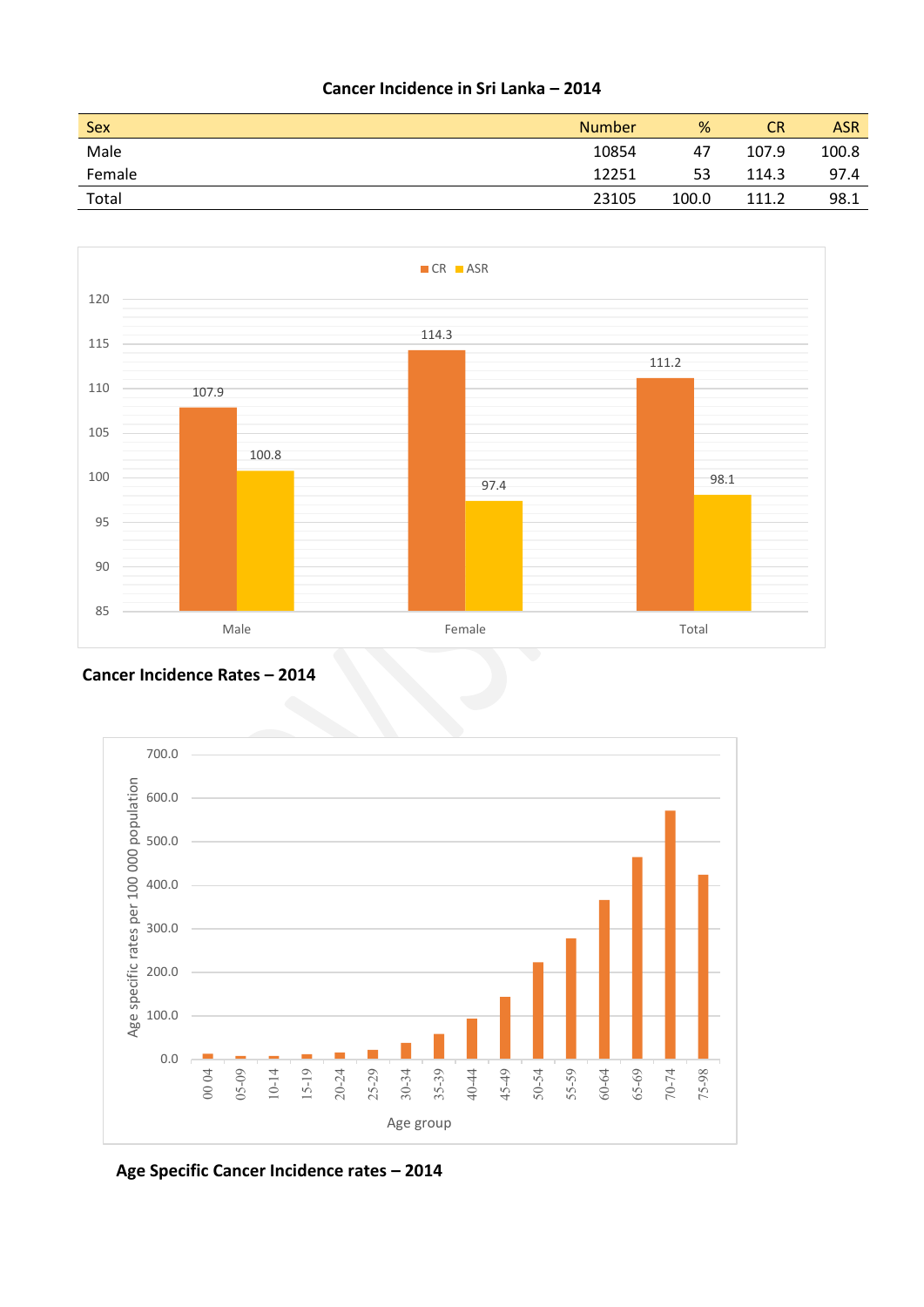

**Crude incidence rates-Sri Lanka, 2006-2014**

| Age          |       | <b>Male</b> |           |           | <b>Female</b> |           | <b>Total</b> |            |           |  |  |  |
|--------------|-------|-------------|-----------|-----------|---------------|-----------|--------------|------------|-----------|--|--|--|
| group        | Cases | Population  | Incidence | Cases     | Population    | Incidence | Cases        | Population | Incidence |  |  |  |
| NΚ           | 35    |             |           | 29        |               |           | 64           |            |           |  |  |  |
| 00-04        | 117   | 897         | 13.0      | 111       | 882           | 12.6      | 228          | 1779       | 12.8      |  |  |  |
| 05-09        | 97    | 900         | 10.8      | 883<br>49 |               | 5.5       | 146          | 1783       | 8.2       |  |  |  |
| $10 - 14$    | 70    | 846         | 8.3       | 69        | 827           | 8.3       | 139          | 1673       | 8.3       |  |  |  |
| 15-19        | 88    | 836         | 10.5      | 116       | 841           | 13.8      | 204          | 1677       | 12.2      |  |  |  |
| $20 - 24$    | 108   | 757         | 14.3      | 142       | 807           | 17.6      | 250          | 1564       | 16.0      |  |  |  |
| 25-29        | 107   | 759         | 14.1      | 239       | 825           | 29.0      | 346          | 1584       | 21.8      |  |  |  |
| 30-34        | 205   | 813         | 25.2      | 433       | 860           | 50.3      | 638          | 1673       | 38.1      |  |  |  |
| 35-39        | 250   | 700         | 35.7      | 593       | 738           | 80.4      | 843          | 1438       | 58.6      |  |  |  |
| 40-44        | 428   | 675         | 63.4      | 875       | 712           | 122.9     | 1303         | 1387       | 93.9      |  |  |  |
| 45-49        | 723   | 631         | 114.6     | 1165      | 681           | 171.1     | 1888         | 1312       | 143.9     |  |  |  |
| 50-54        | 1187  | 593         | 200.2     | 1595      | 651           | 245.0     | 2782         | 1244       | 223.6     |  |  |  |
| 55-59        | 1441  | 511         | 282.0     | 1582      | 575           | 275.1     | 3023         | 1086       | 278.4     |  |  |  |
| 60-64        | 1709  | 434         | 393.8     | 1720      | 502           | 342.6     | 3429         | 936        | 366.3     |  |  |  |
| 65-69        | 1632  | 289         | 564.7     | 1372      | 357           | 384.3     | 3004         | 646        | 465.0     |  |  |  |
| 70-74        | 1315  | 186         | 707.0     | 1092      | 235           | 464.7     | 2407         | 421        | 571.7     |  |  |  |
| 75-98        | 1342  | 229         | 586.0     | 1069      | 339           | 315.3     | 2411         | 568        | 424.5     |  |  |  |
| <b>Total</b> | 10854 | 10056       | 107.9     | 12251     | 10715         | 114.3     | 23105        | 20771      | 111.2     |  |  |  |

## **Overall Cancer incidence,2014 by age and sex**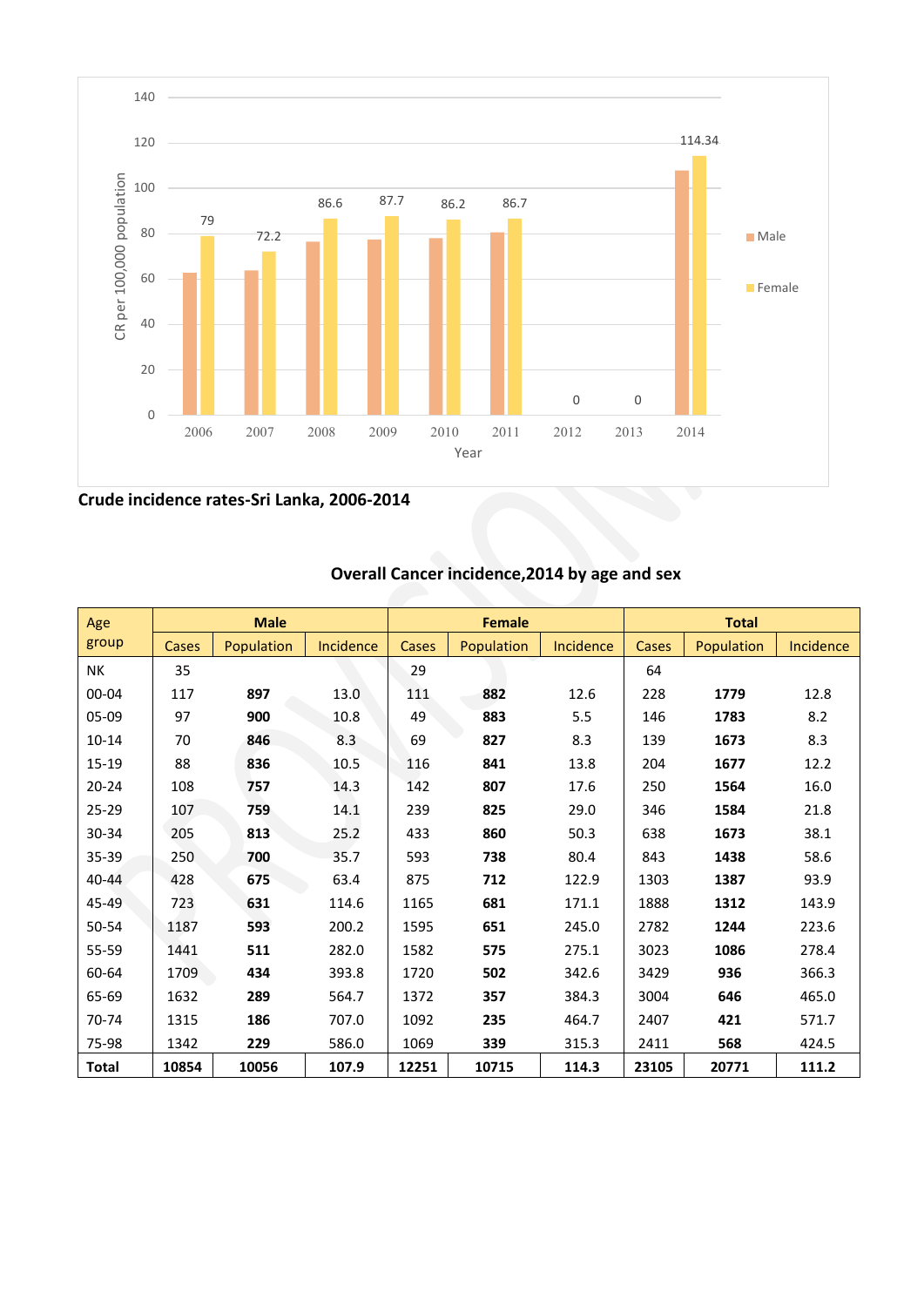### **Leading cancer sites - 2014**

| Rank         |                                  | <b>Male</b> |       |            |                          | <b>Female</b> |           |            |                                  | All       |           |            |  |  |  |  |  |
|--------------|----------------------------------|-------------|-------|------------|--------------------------|---------------|-----------|------------|----------------------------------|-----------|-----------|------------|--|--|--|--|--|
|              | <b>Site</b>                      | <b>No</b>   | CR    | <b>ASR</b> | <b>Site</b>              | <b>No</b>     | <b>CR</b> | <b>ASR</b> | <b>Site</b>                      | <b>No</b> | <b>CR</b> | <b>ASR</b> |  |  |  |  |  |
| $\mathbf{1}$ | Lip, tongue<br>and mouth         | 1712        | 17.0  | 15.6       | <b>Breast</b>            | 3085          | 28.8      | 24.3       | <b>Breast</b>                    | 3165      | 15.2      | 13.3       |  |  |  |  |  |
| $\mathbf{2}$ | Trachea,<br>bronchus<br>and lung | 1032        | 10.3  | 9.6        | Thyroid                  | 1373          | 12.8      | 11.3       | Lip, tongue and<br>mouth         | 2199      | 10.6      | 9.2        |  |  |  |  |  |
| 3            | Oesophagus                       | 828         | 8.2   | 7.7        | Cervix uteri             | 1049          | 9.8       | 8.2        | Cervix uteri                     | 1049      | 9.8       | 8.2        |  |  |  |  |  |
| 4            | Colon and<br>rectum              | 746         | 7.4   | 6.9        | Ovary                    | 900           | 8.4       | 7.2        | Ovary                            | 900       | 8.4       | 7.2        |  |  |  |  |  |
| 5            | Prostate                         | 705         | 7.0   | 6.7        | Colon and<br>rectum      | 894           | 8.3       | 6.9        | Thyroid                          | 1661      | 8.0       | 7.1        |  |  |  |  |  |
| 6            | Other and<br>unspecified         | 624         | 6.2   | 5.7        | Oesophagus               | 661           | 6.2       | 5.0        | Colon and<br>rectum              | 1640      | 7.9       | 6.9        |  |  |  |  |  |
| 7            | Larynx                           | 549         | 5.5   | 5.1        | Uterus                   | 578           | 5.4       | 4.5        | Oesophagus                       | 1489      | 7.2       | 6.2        |  |  |  |  |  |
| 8            | Lymphoma                         | 547         | 5.4   | 5.2        | Lip, tongue and<br>mouth | 487           | 4.5       | 3.7        | Prostate                         | 705       | 7.0       | 6.7        |  |  |  |  |  |
| 9            | Leukaemia                        | 420         | 4.2   | 4.2        | Other and<br>unspecified | 401           | 3.7       | 3.1        | Trachea,<br>bronchus and<br>lung | 1316      | 6.3       | 5.5        |  |  |  |  |  |
| 10           | Bladder                          | 384         | 3.8   | 3.6        | Lymphoma                 | 389           | 3.6       | 3.3        | <b>Uterus</b>                    | 578       | 5.4       | 4.5        |  |  |  |  |  |
|              | All                              | 10854       | 107.9 | 100.8      |                          | 12251         | 114.3     | 97.4       |                                  | 23105     | 111.2     | 98.1       |  |  |  |  |  |

*CR: Crude rate per 100,000 population*

*ASR: Age standardized rate per 100,000 world population*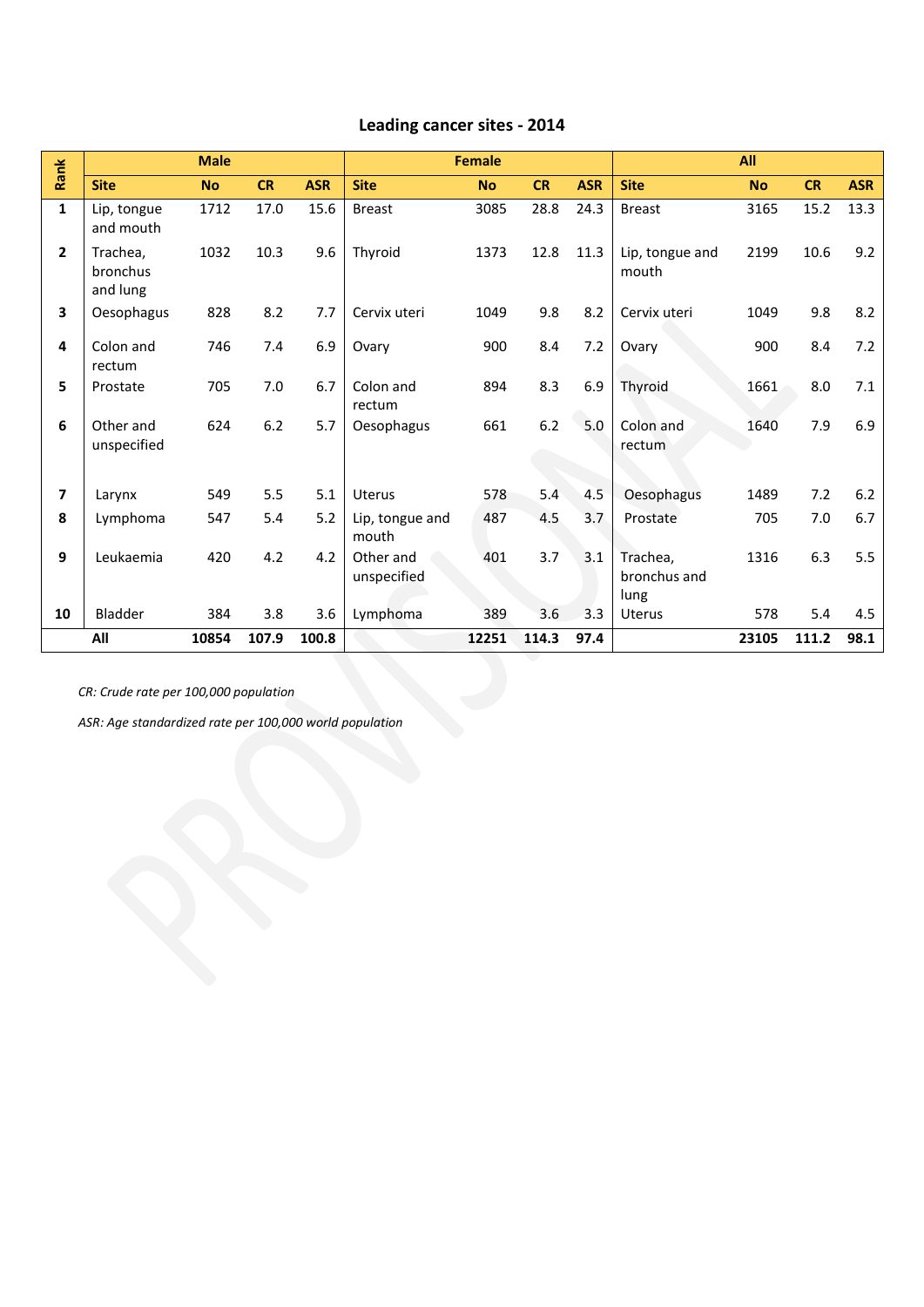

**Proportion of leading cancers, Male - 2014**



**Proportion of leading cancers, Female - 2014**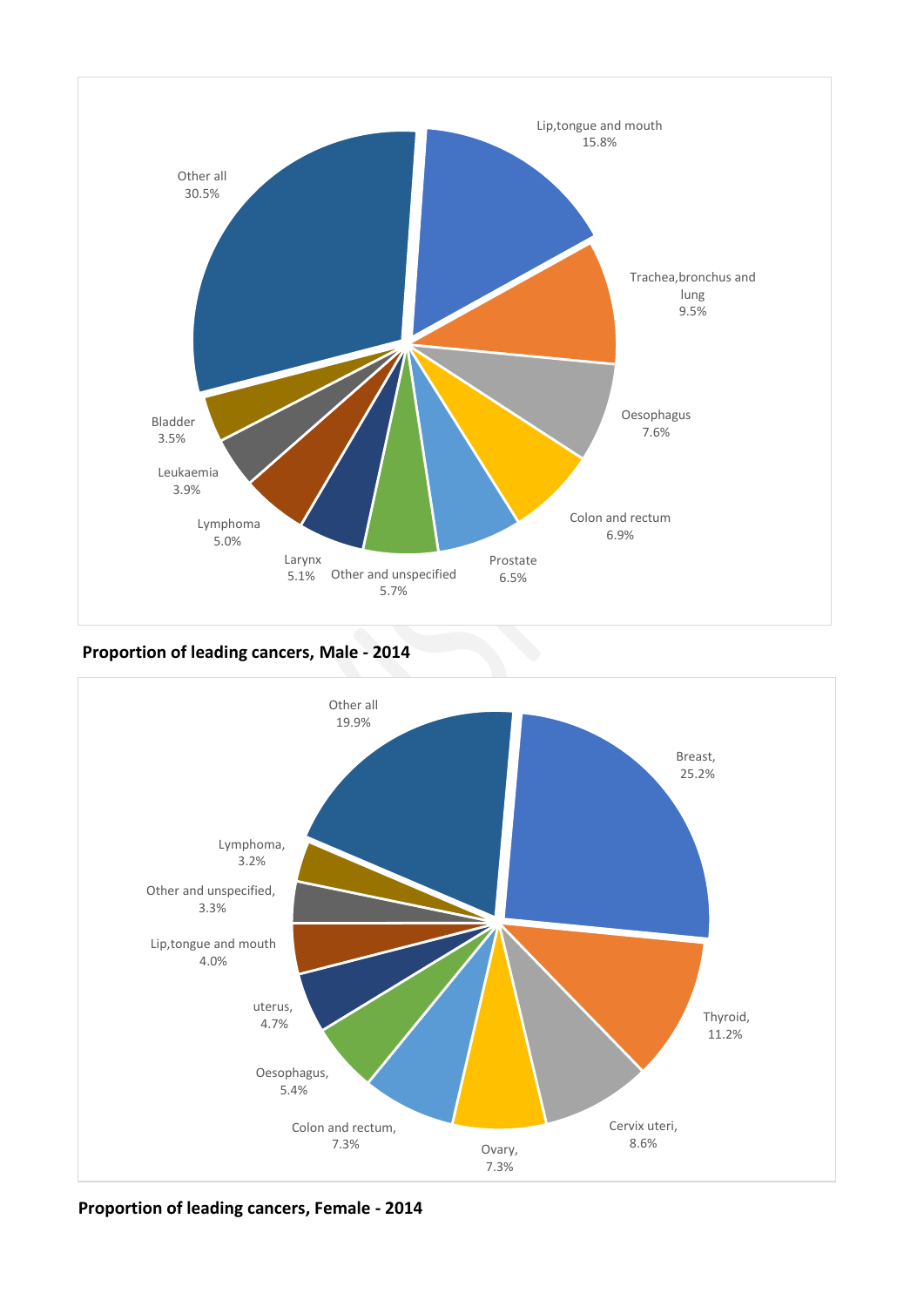|                                              |                |                |                |                |                |                         |                |                |                         |                |                | Cancer cases by age group - Male 2014 |                 |                |                 |                |                  |              |
|----------------------------------------------|----------------|----------------|----------------|----------------|----------------|-------------------------|----------------|----------------|-------------------------|----------------|----------------|---------------------------------------|-----------------|----------------|-----------------|----------------|------------------|--------------|
| ICD 10 Site                                  | <b>NK</b>      | 00<br>04       | 05-<br>09      | $10 -$<br>14   | $15 -$<br>19   | $20 -$<br>24            | $25 -$<br>29   | $30 -$<br>34   | $35 -$<br>39            | 40-<br>44      | 45-<br>49      | 50-<br>54                             | $55-$<br>59     | $60 -$<br>64   | $65 -$<br>69    | $70 -$<br>74   | $75 -$<br>98     | <b>Total</b> |
| C00 Lip                                      | $\mathbf{1}$   | $\mathbf 0$    | 0              | 0              | 0              | 0                       | $\mathbf 0$    | 0              | $\overline{2}$          | 5              | 4              | 11                                    | 6               | 10             | 9               | 8              | 6                | 62           |
| C01-C02 Tongue                               | 1              | 0              | 0              | 0              | 0              | $\mathbf{1}$            | 2              | 6              | 15                      | 38             | 79             | 94                                    | 102             | 86             | 72              | 45             | 51               | 592          |
| C03-C06 Mouth                                | 3              | 0              | $1\,$          | $\mathbf{1}$   | 0              | 0                       | $\overline{2}$ | 8              | 10                      | 53             | 84             | 133                                   | 165             | 168            | 162             | 129            | 138              | 1057         |
| <b>C07-C08 Salivary gland</b>                | $\mathbf{1}$   | $\mathbf 0$    | $\mathbf{0}$   | 6              | $\overline{2}$ | $\overline{2}$          | $1\,$          | 8              | $\overline{7}$          | 8              | 5              | 14                                    | 10              | 9              | 11              | 9              | 12               | 105          |
| <b>C09 Tonsil</b>                            | $\mathbf 0$    | $\mathbf{0}$   | $\mathbf{0}$   | $\mathbf{0}$   | $\mathbf{0}$   | $\mathbf{0}$            | $\mathbf{0}$   | $\mathbf{0}$   | $\mathbf{0}$            | 9              | 20             | 44                                    | 21              | 26             | 20              | 16             | 16               | 172          |
| <b>C10 Oropharynx</b>                        | $\mathbf{1}$   | $\mathbf{0}$   | $\mathbf{0}$   | $\mathbf{0}$   | 0              | $\mathbf 0$             | $\mathbf{0}$   | $\mathbf 0$    | 3                       | 8              | 10             | 19                                    | 27              | 13             | 18              | 17             | $\overline{4}$   | 120          |
| C11 Nasopharynx                              | 0              | 0              | $\pmb{0}$      | 0              | 0              | $\overline{2}$          | $\mathbf{1}$   | 0              | 0                       | $\mathbf 1$    | 3              | 7                                     | 3               | 3              | 8               | 8              | $1\,$            | 37           |
| C12-C13 Hypopharynx                          | 0              | 0              | $\mathbf 0$    | 0              | 0              | 0                       | $\mathbf 0$    | 0              | $\overline{2}$          | 11             | 18             | 34                                    | 40              | 48             | 32              | 33             | 36               | 254          |
| C14 Pharynx<br>unspecified                   | 0              | $\mathbf 0$    | $\mathbf 0$    | 0              | 0              | 0                       | $\mathbf 0$    | 0              | $\mathbf 0$             | 3              | 5              | 9                                     | 15              | 9              | $\sqrt{4}$      | 6              | 9                | 60           |
| <b>C15 Oesophagus</b>                        | $\overline{2}$ | $\mathbf{0}$   | $\mathbf{0}$   | $\mathbf{0}$   | $\overline{0}$ | $\mathbf 0$             | $\mathbf{0}$   | 5              | 9                       | 18             | 51             | 96                                    | 130             | 133            | 150             | 123            | 111              | 828          |
| <b>C16 Stomach</b>                           | $\overline{2}$ | $\mathbf{0}$   | $\mathbf{0}$   | $\mathbf{0}$   | $\mathbf 0$    | $\mathbf{1}$            | $\mathbf{0}$   | $\mathbf{1}$   | $6\phantom{1}6$         | 5              | 19             | 49                                    | 64              | 59             | 63              | 57             | 35               | 361          |
| <b>C17 Small intestine</b>                   | $\mathbf 0$    | $\mathbf 0$    | $\bf 0$        | $\mathbf{0}$   | 0              | $\pmb{0}$               | $\mathbf{0}$   | $\mathbf 0$    | $\overline{2}$          | $\mathbf{0}$   | 3              | $\overline{4}$                        | $\overline{4}$  | 11             | $6\phantom{1}6$ | $\overline{2}$ | $\boldsymbol{6}$ | 38           |
| C18 Colon                                    | 0              | 0              | 0              | $\mathbf{1}$   | 3              | $\mathbf{1}$            | 3              | 9              | 12                      | 16             | 26             | 37                                    | 35              | 57             | 49              | 44             | 40               | 333          |
| C19- C20 Rectum                              | $\overline{2}$ | 0              | 0              | 0              | $\mathbf{1}$   | $\mathbf{1}$            | 3              | 9              | 9                       | 20             | 20             | 24                                    | 59              | 71             | 68              | 61             | 65               | 413          |
| C21 Anus                                     | 0              | 0              | 0              | 0              | 0              | 0                       | 0              | 0              | 1                       | $\mathbf{1}$   | $\mathbf{1}$   | 5                                     | 5               | 9              | 9               | 12             | 11               | 54           |
| <b>C22 Liver</b>                             | $\overline{4}$ | $\overline{7}$ | $\overline{2}$ | $\mathbf{0}$   | $\mathbf{1}$   | $\mathbf 0$             | $\mathbf{0}$   | 3              | $\overline{2}$          | $\mathbf{1}$   | 9              | 17                                    | 17              | 33             | 35              | 34             | 24               | 189          |
| C23-C24<br>Gallbladder etc.                  | $\mathbf 0$    | $\mathbf 0$    | $\mathbf{0}$   | $\mathbf{0}$   | 0              | $\mathbf 0$             | $\mathbf 1$    | $\overline{2}$ | $\mathbf{1}$            | $\mathbf{1}$   | 8              | 11                                    | 13              | 12             | 11              | 8              | $\mathbf{1}$     | 69           |
| <b>C25 Pancreas</b>                          | $\mathbf{0}$   | $\mathbf{0}$   | $\mathbf{0}$   | $\mathbf{0}$   | $\mathbf 0$    | $\mathbf{1}$            | $\mathbf{1}$   | $\mathbf{1}$   | $\mathbf{1}$            | 3              | $\overline{4}$ | 15                                    | $\overline{7}$  | 19             | 9               | $\overline{7}$ | $\overline{7}$   | 75           |
| C30-C31 Nose,<br>sinuses, etc.               | 0              | $\overline{2}$ | $\mathbf{1}$   | 0              | $\mathbf{1}$   | $\mathbf{1}$            | $\mathbf{1}$   | $\mathbf{0}$   | $\overline{3}$          | 4              | 5              | 12                                    | $\overline{7}$  | 11             | 18              | 10             | 5                | 81           |
| C32 Larynx                                   | 0              | 0              | 0              | $\mathbf 0$    | 0              | $\mathbf{1}$            | 0              | 4              | 6                       | $\overline{7}$ | 31             | 65                                    | 87              | 116            | 88              | 80             | 64               | 549          |
| C33-C34 Trachea,<br><b>Bronchus and lung</b> | 3              | 0              | $1\,$          | 0              | 0              | $\overline{2}$          | $\overline{2}$ | $\sqrt{4}$     | 9                       | 25             | 52             | 107                                   | 171             | 215            | 208             | 128            | 105              | 1032         |
| C37-C38 Other<br>thoracic organ              | $\mathbf 0$    | $1\,$          | $\mathbf{1}$   | $\overline{2}$ | $\mathbf{1}$   | $\mathbf 1$             | $\overline{2}$ | 5              | $\mathbf 1$             | $\mathbf{1}$   | $\overline{2}$ | $\overline{4}$                        | $6\phantom{1}6$ | $\overline{2}$ | 5               | $\mathbf{1}$   | $\overline{2}$   | 37           |
| C40-C41 Bone                                 | 0              | $\overline{2}$ | 5              | 18             | 10             | 8                       | $\overline{2}$ | $\overline{7}$ | $\mathbf 1$             | 3              | $\overline{2}$ | 3                                     | $\mathbf 1$     | 6              | $\overline{2}$  | $\pmb{0}$      | $\overline{2}$   | 72           |
| C43 Melanoma                                 | 0              | $\mathbf{0}$   | $\mathbf{0}$   | $\mathbf{1}$   | $\mathbf{1}$   | $\mathbf 0$             | $\mathbf 0$    | $\mathbf{1}$   | $\overline{3}$          | $\mathbf 0$    | $\overline{7}$ | 3                                     | $6\phantom{1}6$ | 9              | $\bf 8$         | $\overline{4}$ | $\bf 8$          | 51           |
| C44 Skin other                               | $1\,$          | $\mathbf{1}$   | $\mathbf 1$    | 0              | 0              | 3                       | 3              | 4              | 10                      | 10             | 20             | 28                                    | 34              | 41             | 25              | 26             | 34               | 241          |
| C45 Mesothelioma                             | 0              | $\mathbf 0$    | $\pmb{0}$      | 0              | 0              | 0                       | $\pmb{0}$      | $\pmb{0}$      | $\mathbf 1$             | $\pmb{0}$      | 0              | $\overline{2}$                        | $\pmb{0}$       | $1\,$          | $\mathbf 1$     | 0              | $\mathbf{1}$     | 6            |
| C46 Kaposi sarcoma                           | 0              | $\pmb{0}$      | $\pmb{0}$      | 0              | 0              | 0                       | $\pmb{0}$      | $\pmb{0}$      | $\mathbf{1}$            | $\pmb{0}$      | 0              | $\pmb{0}$                             | $\pmb{0}$       | 0              | $\pmb{0}$       | 0              | $\pmb{0}$        | $\mathbf{1}$ |
| <b>C47-C48 Connective</b><br>and soft tissue | 0              | $\overline{2}$ | 3              | 3              | 5              | $\overline{\mathbf{4}}$ | 3              | 11             | 5                       | $\bf 8$        | 9              | 12                                    | 14              | $\overline{7}$ | $6\phantom{1}6$ | 9              | $\bf 8$          | 109          |
| <b>C50 Breast</b>                            | $\mathbf{1}$   | $\mathbf{0}$   | $\bf 0$        | $\pmb{0}$      | 0              | $\pmb{0}$               | $1\,$          | $\mathbf{1}$   | $\overline{\mathbf{3}}$ | 10             | $\overline{7}$ | $9$                                   | $\bf 8$         | 11             | $9$             | 9              | 11               | 80           |
| <b>C60 Penis</b>                             | $\pmb{0}$      | $\mathbf{0}$   | $\bf 0$        | $\mathbf{0}$   | 0              | $\pmb{0}$               | $\mathbf{0}$   | $\mathbf{1}$   | $\overline{2}$          | $\bf 8$        | 8              | 10                                    | 15              | 13             | 11              | 9              | 13               | 90           |
| <b>C61 Prostate</b>                          | 3              | 0              | $\mathbf 0$    | 0              | 0              | 0                       | $\mathbf 0$    | $\mathbf{1}$   | $\overline{2}$          | $\mathbf{1}$   | $\overline{2}$ | 17                                    | 54              | 104            | 149             | 152            | 220              | 705          |
| <b>C62 Testis</b>                            | 0              | 8              | $\overline{2}$ | 0              | $\overline{2}$ | 4                       | 9              | $\overline{7}$ | $\overline{4}$          | 5              | 0              | $\overline{2}$                        | $\overline{2}$  | 5              | $\mathbf 1$     | 0              | 0                | 51           |
| C63 Male genital<br>organ                    | 0              | 0              | 0              | 0              | 0              | 0                       | 0              | 0              | 0                       | $\bf{0}$       | $\mathbf{1}$   | $\mathbf{1}$                          | $\mathbf 1$     | $\overline{2}$ | $\overline{2}$  | $\overline{2}$ | $\mathbf 1$      | 10           |
| C64 Kidney                                   | $\mathbf{0}$   | 8              | $1\,$          | $\mathbf{1}$   | $\mathbf{1}$   | $\pmb{0}$               | $\overline{2}$ | 5              | 12                      | 11             | 11             | 23                                    | 27              | 31             | 23              | 18             | 13               | 187          |
| <b>C65 Renal pelvis</b>                      | 0              | $\mathbf 0$    | $\bf 0$        | $\mathbf{0}$   | 0              | $\mathbf{0}$            | $\mathbf{0}$   | $\mathbf 0$    | $\mathbf{0}$            | $\mathbf{0}$   | $\mathbf 0$    | $\overline{2}$                        | $\pmb{0}$       | $\mathbf{1}$   | $\mathbf{1}$    | $\pmb{0}$      | $\pmb{0}$        | $\sqrt{4}$   |
| C66 ureter                                   | 0              | $\pmb{0}$      | $\mathbf 0$    | $\mathbf 0$    | $\mathbf{0}$   | $\pmb{0}$               | $\pmb{0}$      | $\mathbf 0$    | $\mathbf 0$             | $\mathbf 0$    | $\pmb{0}$      | $\pmb{0}$                             | $\pmb{0}$       | $1\,$          | $\bf 0$         | $\pmb{0}$      | $\pmb{0}$        | $\mathbf{1}$ |
| C67 Bladder                                  | $\mathbf{1}$   | 0              | 0              | 0              | 0              | $\mathbf{1}$            | 3              | $\mathbf{1}$   | 7                       | 9              | 17             | 34                                    | 53              | 65             | 67              | 56             | 70               | 384          |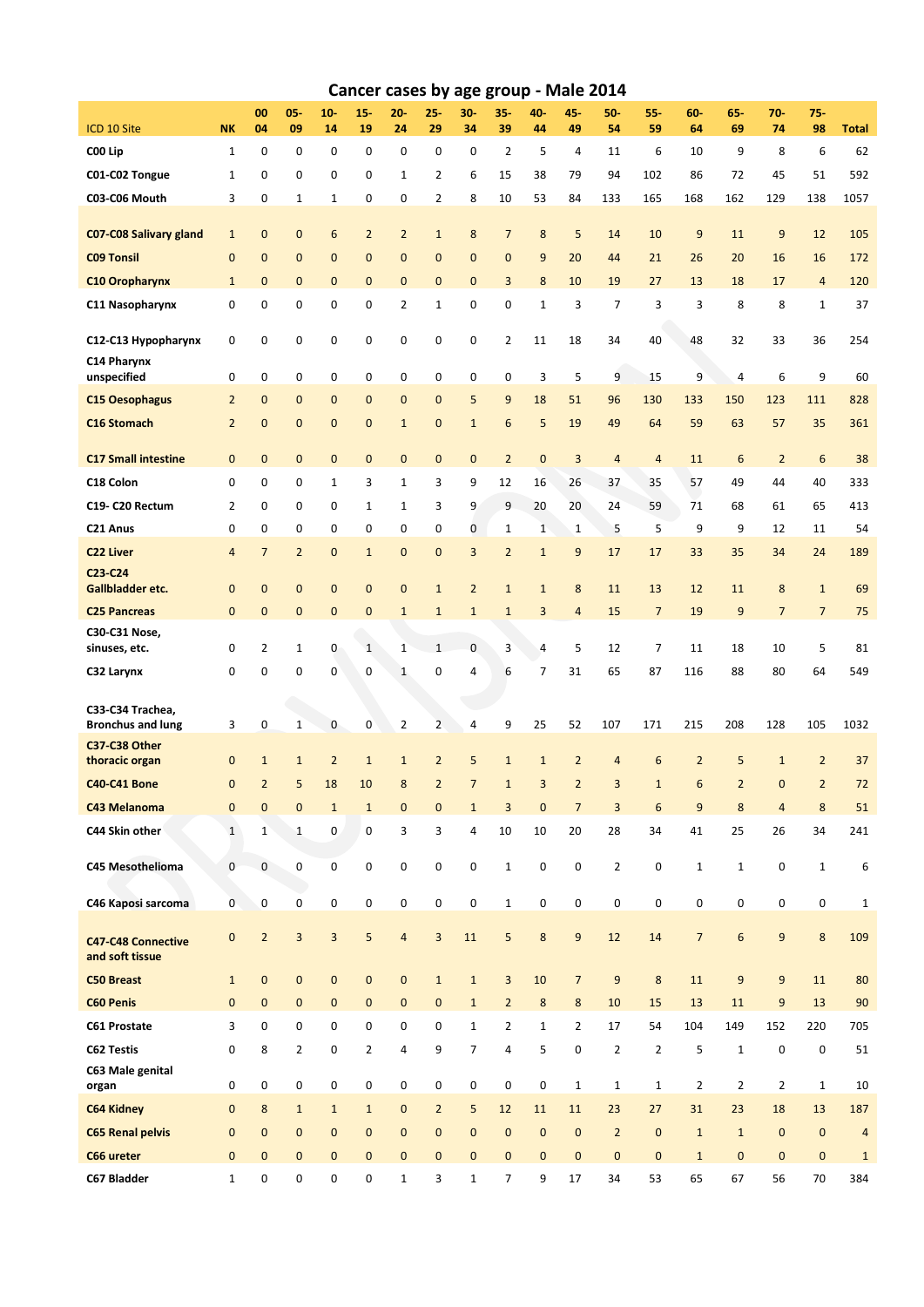| ICD 10 Site                                             | <b>NK</b>           | $00 -$<br>04         | $05 -$<br>09        | $10 -$<br>14      | $15 -$<br>19   | $20 -$<br>24   | $25 -$<br>29         | $30 -$<br>34         | $35 -$<br>39         | 40-<br>44   | $45 -$<br>49   | 50<br>54     | $55 -$<br>59         | $60 -$<br>64   | 65.<br>69    | $70 -$<br>74   | $75 +$         | <b>Total</b>   |
|---------------------------------------------------------|---------------------|----------------------|---------------------|-------------------|----------------|----------------|----------------------|----------------------|----------------------|-------------|----------------|--------------|----------------------|----------------|--------------|----------------|----------------|----------------|
| C68 Other urinary<br>organ                              | $\mathbf 0$         | $\mathbf 0$          | 0                   | 0                 | $\mathbf 0$    | 0              | $\mathbf 0$          | $\mathbf 0$          | $\mathbf 0$          | 0           | 0              | $\mathbf 0$  | 0                    | $\mathbf{1}$   | $\mathbf{1}$ | 0              | $\mathbf{1}$   | 3              |
| C69 Eye and<br>adnexa                                   | 0                   | 13                   | $\overline{2}$      | $\pmb{0}$         | $\mathbf 0$    | $\pmb{0}$      | $\mathbf 0$          | $\overline{2}$       | $\mathbf 1$          | $\mathbf 0$ | $\mathbf{1}$   | 0            | 0                    | $\mathbf{1}$   | $\mathbf 0$  | 0              | 3              | 23             |
| C70-C72 Brain,<br>nervous system                        | $\mathbf{1}$        | 9                    | 16                  | $\overline{7}$    | 3              | $\overline{4}$ | 5                    | 15                   | 13                   | 18          | 16             | 24           | 18                   | 18             | 14           | 13             | $\overline{7}$ | 201            |
| <b>C73 Thyroid</b>                                      | 0                   | $\overline{0}$       | $\mathbf 0$         | $\mathbf{1}$      | 8              | 22             | 19                   | 31                   | 35                   | 27          | 28             | 25           | 29                   | 22             | 15           | 13             | 14             | 289            |
| <b>C74 Adrenal gland</b>                                | $\mathbf 0$         | $\overline{3}$       | 3                   | $\mathbf{1}$      | $\overline{0}$ | $\overline{0}$ | $\mathbf 1$          | $\overline{0}$       | $\mathbf{0}$         | $\mathbf 0$ | $\overline{0}$ | $\mathbf{0}$ | $\mathbf{1}$         | $\overline{2}$ | $\mathbf{1}$ | $\overline{0}$ | $\Omega$       | 12             |
| C75 Other<br>endocrine gland                            | $\pmb{0}$           | $\mathbf 0$          | $\mathbf{0}$        | $\mathbf{1}$      | $\mathbf 1$    | $\mathbf{0}$   | $\mathbf{0}$         | $\mathbf{0}$         | $\mathbf{0}$         | $\mathbf 0$ | $\mathbf{0}$   | $\mathbf{0}$ | $\mathbf 0$          | $\mathbf{0}$   | $\mathbf{0}$ | $\mathbf{0}$   | $\mathbf{0}$   | $\overline{2}$ |
| C26, C48, C76 -<br>C80 Other and<br>unspecified         | 6                   | $\overline{2}$       | 3                   | $\pmb{0}$         | 4              | $\overline{2}$ | 8                    | 8                    | 8                    | 28          | 47             | 81           | 75                   | 107            | 105          | 72             | 68             | 624            |
| C81 Hodgkin<br>lymphoma<br>C82-C85, C96 Non-<br>Hodgkin | 0<br>$\overline{2}$ | $\overline{2}$<br>12 | $\overline{2}$<br>9 | $\mathbf{1}$<br>8 | 3<br>11        | 17<br>11       | $\overline{7}$<br>10 | $\overline{7}$<br>12 | $\overline{4}$<br>17 | 10<br>20    | 6<br>33        | 11<br>39     | $\overline{2}$<br>47 | 11<br>67       | 6<br>55      | 3<br>42        | 6<br>54        | 98<br>449      |
| lymphoma<br><b>C90 Multiple</b><br>myeloma              | $\mathbf 0$         | $\mathbf{0}$         | $\mathbf 0$         | $\pmb{0}$         | $1\,$          | $\mathbf 0$    | $\bf 0$              | $\overline{2}$       | $\mathbf{1}$         | $\mathbf 1$ | 14             | 28           | 30                   | 36             | 37           | 29             | 25             | 204            |
| C91 Lymphoid<br>leukaemia                               | $\mathbf{0}$        | 37                   | 40                  | 13                | 17             | $\overline{7}$ | 5                    | $\overline{9}$       | 5                    | 8           | $\overline{7}$ | 5            | 9                    | 5              | 12           | 3              | 9              | 191            |
| C92-C94 Myeloid<br>leukaemia                            | $\mathbf{0}$        | $\overline{7}$       | 4                   | 5                 | 10             | 10             | 8                    | 12                   | 14                   | 13          | 26             | 17           | 19                   | 16             | 25           | 12             | 23             | 221            |
| C95 Leukaemia of<br>unspecified cell<br>type            | 0                   | 0                    | 0                   | 0                 | $\overline{2}$ | $\mathbf{1}$   | $\overline{2}$       | $\overline{2}$       | $\mathbf 0$          | 0           | $\mathbf{1}$   | $\mathbf 0$  | 0                    | $\mathbf 0$    | $\mathbf 0$  | 0              | 0              | 8              |
| D45, D47<br>Myeloproliferative<br>disorder              | 0                   | $\mathbf 0$          | 0                   | 0                 | $\mathbf 0$    | $\overline{0}$ | $\mathbf 0$          | 0                    | $\mathbf 0$          | 0           | $\mathbf 0$    | $\mathbf 0$  | $\mathbf{1}$         | $\overline{2}$ | $\mathbf 0$  | $\mathbf{1}$   | 0              | 4              |
| D46<br>Myelodysplastic<br>syndrome                      | 0                   | $\mathbf{1}$         | 0                   | 0                 | $\mathbf{0}$   | $\mathbf 0$    | $\mathbf 0$          | $\mathbf{1}$         | 0                    | 0           | $\mathbf{1}$   | 0            | $\mathbf{1}$         | 4              | $\mathbf{1}$ | 4              | $\overline{2}$ | 15             |
| All                                                     | 35                  | 117                  | 97                  | 70                | 88             | 108            | 107                  | 205                  | 250                  | 428         | 723            | 1187         | 1441                 | 1709           | 1632         | 1315           | 1342           | 10854          |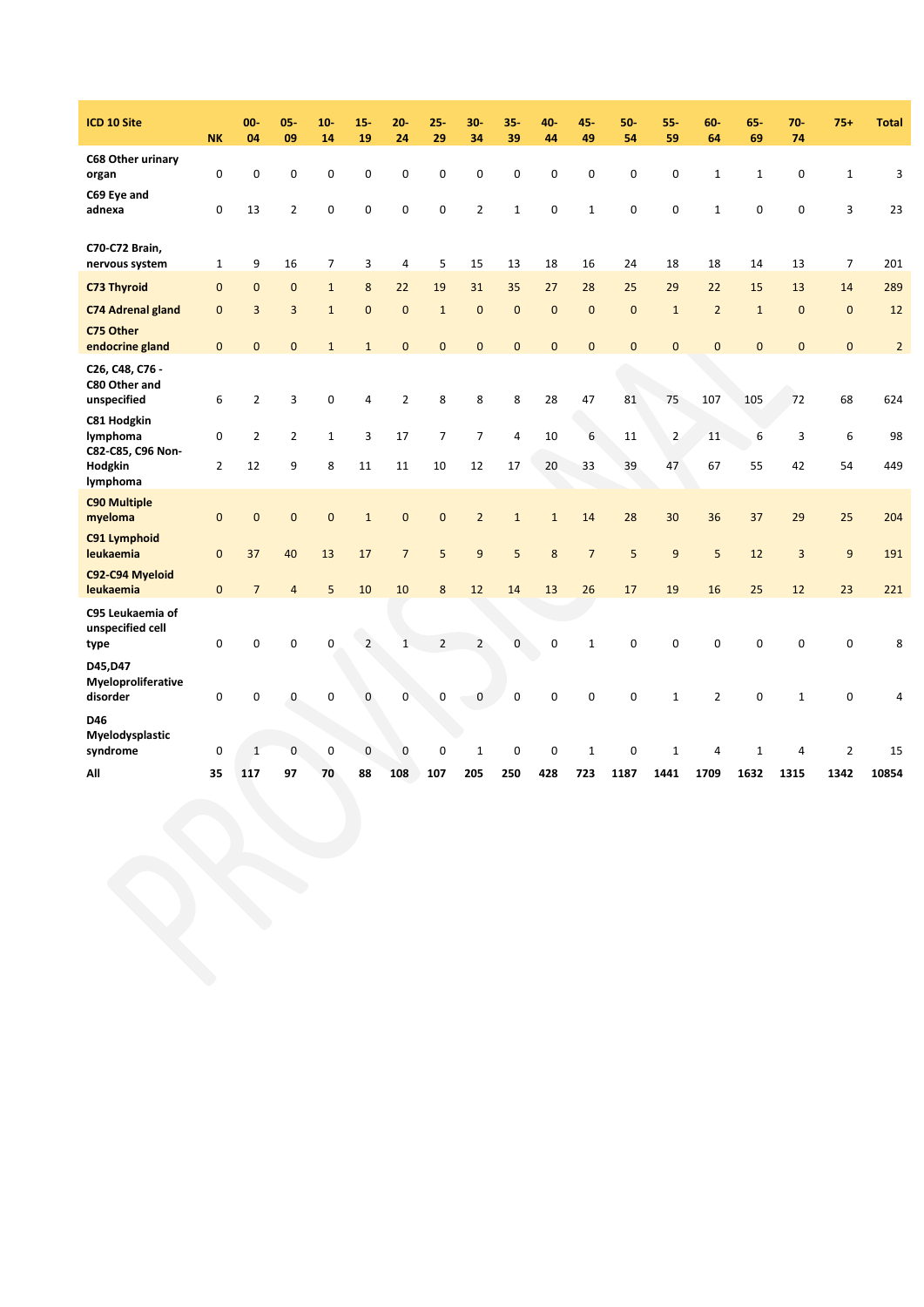|                                              |                | Cancer cases by age group - Female 2014<br>$00 -$<br>$05 -$<br>$10 -$<br>$15 -$<br>$20 -$<br>$25 -$<br>$30 -$<br>$35 -$<br>45-<br>50-<br>55<br>60-<br>65<br>$70 -$<br>$75 -$<br>40- |                |                  |                |                |                  |                |                |                |                |                |                  |                |                |                  |                |                  |
|----------------------------------------------|----------------|-------------------------------------------------------------------------------------------------------------------------------------------------------------------------------------|----------------|------------------|----------------|----------------|------------------|----------------|----------------|----------------|----------------|----------------|------------------|----------------|----------------|------------------|----------------|------------------|
| ICD 10 site                                  | <b>NK</b>      | 04                                                                                                                                                                                  | 09             | 14               | 19             | 24             | 29               | 34             | 39             | 44             | 49             | 54             | 59               | 64             | 69             | 74               | 98             | <b>Total</b>     |
| C00 Lip                                      | 0              | $\mathbf{1}$                                                                                                                                                                        | 0              | 0                | 0              | 0              | 0                | 0              | 0              | 0              | $1\,$          | $\mathbf{1}$   | $\overline{2}$   | 4              | $\mathbf{1}$   | 0                | 3              | 13               |
| C01-C02 Tongue                               | 0              | 0                                                                                                                                                                                   | 0              | 0                | 0              | 0              | $1\,$            | 4              | 5              | 5              | 10             | 22             | 17               | 20             | 15             | 13               | 20             | 132              |
| C03-C06 Mouth                                | $\mathbf{1}$   | 0                                                                                                                                                                                   | $\mathbf{1}$   | 0                | $\mathbf{1}$   | $\overline{2}$ | 2                | 3              | 3              | 12             | 20             | 35             | 42               | 44             | 62             | 55               | 59             | 342              |
| C07-C08 Salivary<br>gland                    | $\mathbf 0$    | $\mathbf{1}$                                                                                                                                                                        | $\mathbf 0$    | $\mathbf{0}$     | $\mathbf 0$    | $\overline{2}$ | $\overline{2}$   | 5              | 3              | $\overline{4}$ | 5              | $\overline{7}$ | $\overline{7}$   | $\overline{7}$ | 5              | $\overline{4}$   | 3              | 55               |
| <b>C09 Tonsil</b>                            | $\mathbf 0$    | $\mathbf{0}$                                                                                                                                                                        | $\mathbf{0}$   | $\mathbf{0}$     | $\overline{0}$ | $\mathbf{0}$   | $\overline{0}$   | $\mathbf{1}$   | $\mathbf{0}$   | $\overline{2}$ | $\mathbf 0$    | $\overline{2}$ | $\overline{2}$   | $\overline{2}$ | $\overline{2}$ | $\overline{2}$   | $\mathbf 1$    | 14               |
| <b>C10 Oropharynx</b>                        | $\mathbf 0$    | $\mathbf{0}$                                                                                                                                                                        | $\mathbf{0}$   | $\mathbf{0}$     | $\overline{0}$ | $\mathbf{0}$   | $\overline{0}$   | $\mathbf 0$    | $\overline{0}$ | $\mathbf{0}$   | $\mathbf{1}$   | $\overline{2}$ | $\overline{2}$   | $\overline{2}$ | 3              | $6\phantom{1}$   | $\mathbf 1$    | 17               |
| C11 Nasopharynx                              | 0              | 0                                                                                                                                                                                   | 0              | $\mathbf 0$      | $\mathbf{1}$   | 3              | 2                | 0              | 0              | 0              | $\overline{2}$ | 0              | 0                | 3              | 0              | 0                | 0              | 11               |
| C12-C13<br>Hypopharynx                       | 0              | 0                                                                                                                                                                                   | 0              | 0                | 0              | 0              | 0                | 0              | 0              | $\mathbf{1}$   | 4              | 7              | 10               | 16             | 16             | 11               | 8              | 73               |
| C14 Pharynx<br>unspecified                   | 0              | $\mathbf 0$                                                                                                                                                                         | 0              | 0                | 0              | $\mathbf 0$    | 0                | 0              | 0              | 0              | $\overline{2}$ | 3              | $\mathbf{1}$     | $\overline{2}$ | $\overline{2}$ | 4                | 3              | 17               |
| <b>C15 Oesophagus</b>                        | 4              | $\mathbf{0}$                                                                                                                                                                        | $\mathbf{0}$   | $\mathbf{0}$     | $\mathbf{1}$   | $\mathbf{0}$   | $\mathbf 0$      | $\overline{3}$ | $\overline{4}$ | 9              | 33             | 66             | 72               | 127            | 106            | 101              | 135            | 661              |
| <b>C16 Stomach</b>                           | $\mathbf 0$    | $\mathbf{0}$                                                                                                                                                                        | $\mathbf{0}$   | $\mathbf{1}$     | $\mathbf{1}$   | $\mathbf{1}$   | $1\,$            | $\mathbf 0$    | $\overline{4}$ | 10             | $\overline{7}$ | 29             | 24               | 26             | 40             | 26               | 30             | 200              |
| <b>C17 Small intestine</b>                   | $\mathbf 0$    | $\mathbf{0}$                                                                                                                                                                        | $\mathbf{0}$   | $\mathbf{1}$     | $\mathbf 0$    | $\mathbf{0}$   | $\mathbf 0$      | $\mathbf{1}$   | $\mathbf{0}$   | $\mathbf{1}$   | $\overline{a}$ | 5              | 12               | 5              | $\overline{4}$ | 5                | $\mathbf{1}$   | 39               |
| C18 Colon                                    | $\overline{2}$ | $\mathbf 0$                                                                                                                                                                         | 0              | 1                | 6              | 0              | 7                | 12             | 16             | 27             | 32             | 45             | 67               | 60             | 48             | 52               | 59             | 434              |
| C19-C20 Rectum                               | 0              | 0                                                                                                                                                                                   | 0              | 0                | 0              | 0              | 3                | 10             | 15             | 25             | 36             | 55             | 71               | 72             | 71             | 47               | 55             | 460              |
| C21 Anus                                     | 0              | $\mathbf 0$                                                                                                                                                                         | 0              | 0                | 0              | 0              | $\boldsymbol{0}$ | 0              | $\mathbf 0$    | $\mathbf{1}$   | 0              | 3              | 6                | 5              | $\overline{7}$ | 8                | 4              | 34               |
| <b>C22 Liver</b>                             | $\mathbf{1}$   | 3                                                                                                                                                                                   | $\mathbf{1}$   | $\mathbf{0}$     | $\mathbf{0}$   | $\mathbf{0}$   | $\mathbf{0}$     | 3              | $\mathbf{1}$   | $\mathbf{0}$   | $\mathbf{0}$   | $\overline{7}$ | 5                | 12             | 12             | 13               | 6              | 64               |
| <b>C23 Gallbladder</b>                       | $\mathbf 0$    | $\mathbf{0}$                                                                                                                                                                        | $\mathbf{0}$   | $\mathbf{0}$     | $\mathbf{0}$   | $\mathbf{0}$   | $\mathbf{0}$     | $\mathbf{1}$   | 5              | 3              | 5              | 18             | 8                | 16             | 11             | 12               | 6              | 85               |
| <b>C25 Pancreas</b>                          | $\mathbf{1}$   | $\mathbf{0}$                                                                                                                                                                        | $\mathbf{0}$   | $\mathbf{0}$     | $\mathbf{0}$   | $\mathbf{1}$   | $\mathbf{0}$     | $\mathbf 0$    | $\overline{4}$ | 5              | 6              | 3              | 9                | 10             | 11             | $\boldsymbol{6}$ | 9              | 65               |
| C30-C31 Nose,<br>sinuses, etc.               | 0              | $\mathbf{1}$                                                                                                                                                                        | 0              | 0                | $\mathbf 0$    | $\mathbf{0}$   | 0                | $\overline{2}$ | $\overline{2}$ | $\overline{2}$ | 3              | 3              | 4                | 8              | 0              | 2                | $\overline{2}$ | 29               |
| C32 Larynx                                   | $\mathbf 0$    | $\mathbf 0$                                                                                                                                                                         | $\mathbf{1}$   | 0                | $\mathbf 0$    | $\overline{0}$ | 0                | $\mathbf 0$    | $\overline{2}$ | $\mathbf{1}$   | $\mathbf{1}$   | $\overline{7}$ | 8                | 10             | 12             | 6                | $\mathbf{1}$   | 49               |
| C33-C34 Trachea,<br><b>Bronchus and lung</b> | $\mathbf{1}$   | $\mathbf{1}$                                                                                                                                                                        | 0              | 0                | $\mathbf 0$    | 3              | 2                | 5              | 14             | 15             | 23             | 31             | 41               | 58             | 34             | 32               | 24             | 284              |
| C37-C38 Other<br>thoracic organ              | 0              | $\mathbf{1}$                                                                                                                                                                        | $\mathbf{0}$   | $\mathbf 0$      | $\mathbf{1}$   | $\mathbf 0$    | $\mathbf{1}$     | $\mathbf 0$    | $\overline{2}$ | $\overline{2}$ | 5              | $\mathbf{1}$   | 5                | $\overline{4}$ | $\overline{2}$ | $\mathbf{0}$     | $\overline{2}$ | 26               |
| C40-C41 Bone                                 | $\mathbf 0$    | $\mathbf{1}$                                                                                                                                                                        | $\overline{2}$ | 11               | 11             | $\mathbf{1}$   | $\overline{4}$   | $\mathbf{1}$   | $\mathbf 0$    | $\overline{2}$ | $\overline{2}$ | 4              | $\overline{2}$   | $\overline{2}$ | $\overline{0}$ | 3                | $\overline{2}$ | 48               |
| C43 Melanoma                                 | 0              | 0                                                                                                                                                                                   | 0              | 0                | 0              | 1              | 1                | 1              | 0              | 0              | 2              | 4              | 4                | 6              | 6              | 4                | 9              | 38               |
| C44 Skin other                               | $\mathbf{1}$   | $\mathbf 0$                                                                                                                                                                         | 0              | 0                | 3              | 0              | $\mathbf 1$      | 0              | $\overline{2}$ | 3              | 11             | 25             | 18               | 27             | 23             | 25               | 42             | 181              |
| C45 Mesothelioma                             | $\mathbf 0$    | 0                                                                                                                                                                                   | 0              | 0                | 0              | 0              | $\mathbf 0$      | 0              | 0              | $\mathbf 0$    | $\bf{0}$       | 0              | $\mathbf{1}$     | $\mathbf{1}$   | $\mathbf 0$    | $\mathbf{1}$     | 0              | 3                |
| C47-C48 Connective<br>and soft tissue        | $\mathbf{1}$   | 10                                                                                                                                                                                  | 5              | $\overline{2}$   | 3              | $\overline{4}$ | 4                | $\overline{4}$ | 10             | 11             | 13             | 10             | 10               | 12             | 7              | 5                | 5              | 116              |
| <b>C50 Breast</b>                            | 6              | $\mathbf{0}$                                                                                                                                                                        | $\mathbf 0$    | $\mathbf{0}$     | $\mathbf{0}$   | 10             | 27               | 78             | 175            | 300            | 423            | 477            | 473              | 418            | 316            | 207              | 175            | 3085             |
| C51 Vulva                                    | $\overline{0}$ | $\mathbf{0}$                                                                                                                                                                        | $\mathbf 0$    | $\mathbf{0}$     | $\mathbf{0}$   | $\mathbf{0}$   | $\overline{2}$   | $\overline{2}$ | $\mathbf 0$    | $\mathbf{1}$   | $1\,$          | $\overline{3}$ | 8                | $\overline{4}$ | $\overline{4}$ | $\overline{2}$   | 15             | 42               |
| C52 Vagina                                   | $\mathbf{0}$   | $\mathbf{1}$                                                                                                                                                                        | $\mathbf 0$    | $\mathbf{0}$     | $\mathbf{1}$   | $\mathbf{0}$   | $\mathbf 0$      | $\mathbf{0}$   | $\overline{2}$ | $\mathbf{0}$   | $\overline{4}$ | 5              | $\boldsymbol{6}$ | 5              | 5              | $6\phantom{a}$   | 17             | 52               |
| C53 Cervix uteri                             | 0              | 0                                                                                                                                                                                   | 0              | 0                | $\mathbf 0$    | 0              | $\overline{2}$   | 8              | 32             | 64             | 125            | 158            | 164              | 166            | 131            | 92               | 107            | 1049             |
| C54 Corpus uteri                             | $\mathbf{1}$   | 0                                                                                                                                                                                   | $\mathbf{1}$   | 0                | 0              | $\mathbf{1}$   | $\mathbf{1}$     | 10             | 7              | 16             | 20             | 70             | 109              | 110            | 87             | 53               | 26             | 512              |
| C55 Uterus                                   | 0              | $\mathbf 0$                                                                                                                                                                         | 0              | 0                | 0              | 0              | $\boldsymbol{0}$ | $\mathbf 1$    | $1\,$          | 7              | 5              | 12             | 9                | 16             | 10             | 3                | $\overline{2}$ | 66               |
| C56 Ovary<br><b>C57 Female genital</b>       | $\mathbf{0}$   | $\overline{2}$                                                                                                                                                                      | $\overline{2}$ | $\boldsymbol{6}$ | 12             | 20             | 18               | 32             | 27             | 66             | 94             | 152            | 140              | 126            | 89             | 67               | 47             | 900              |
| organ                                        | $\mathbf{1}$   | $\mathbf{0}$                                                                                                                                                                        | $\mathbf 0$    | $\mathbf{0}$     | $\mathbf 0$    | $\mathbf{0}$   | $\mathbf{0}$     | $\pmb{0}$      | $\mathbf{0}$   | $\overline{2}$ | 5              | $9\,$          | 5                | 3              | $\mathbf 1$    | $\overline{2}$   | $\mathbf{1}$   | 29               |
| <b>C58 Placenta</b>                          | $\mathbf{0}$   | $\mathbf{0}$                                                                                                                                                                        | $\mathbf{0}$   | $\mathbf{0}$     | $\mathbf{0}$   | $\mathbf{0}$   | 3                | 3              | $\mathbf{1}$   | $\mathbf{1}$   | $\mathbf 0$    | $\mathbf{1}$   | $\mathbf{0}$     | $\mathbf{0}$   | $\mathbf 0$    | $\mathbf{0}$     | $\mathbf 0$    | $\boldsymbol{9}$ |
| C64 Kidney                                   | 0              | 11                                                                                                                                                                                  | 2              | 0                | $\mathbf{1}$   | 0              | 0                | $\mathbf{1}$   | $\overline{2}$ | 4              | 4              | 8              | 8                | $\overline{7}$ | 6              | 8                | 6              | 68               |
| C65 Renal pelvis                             | 0              | $\mathbf 0$                                                                                                                                                                         | 0              | 0                | 0              | 0              | 0                | 0              | $\mathbf{1}$   | 0              | 0              | 0              | 0                | 0              | 0              | 0                | 0              | $\mathbf{1}$     |
| C66 ureter                                   | 0              | 0                                                                                                                                                                                   | 0              | 0                | 0              | 0              | 0                | 0              | 0              | 0              | 0              | 0              | 0                | $\mathbf{1}$   | 0              | 0                | $\overline{2}$ | 3                |